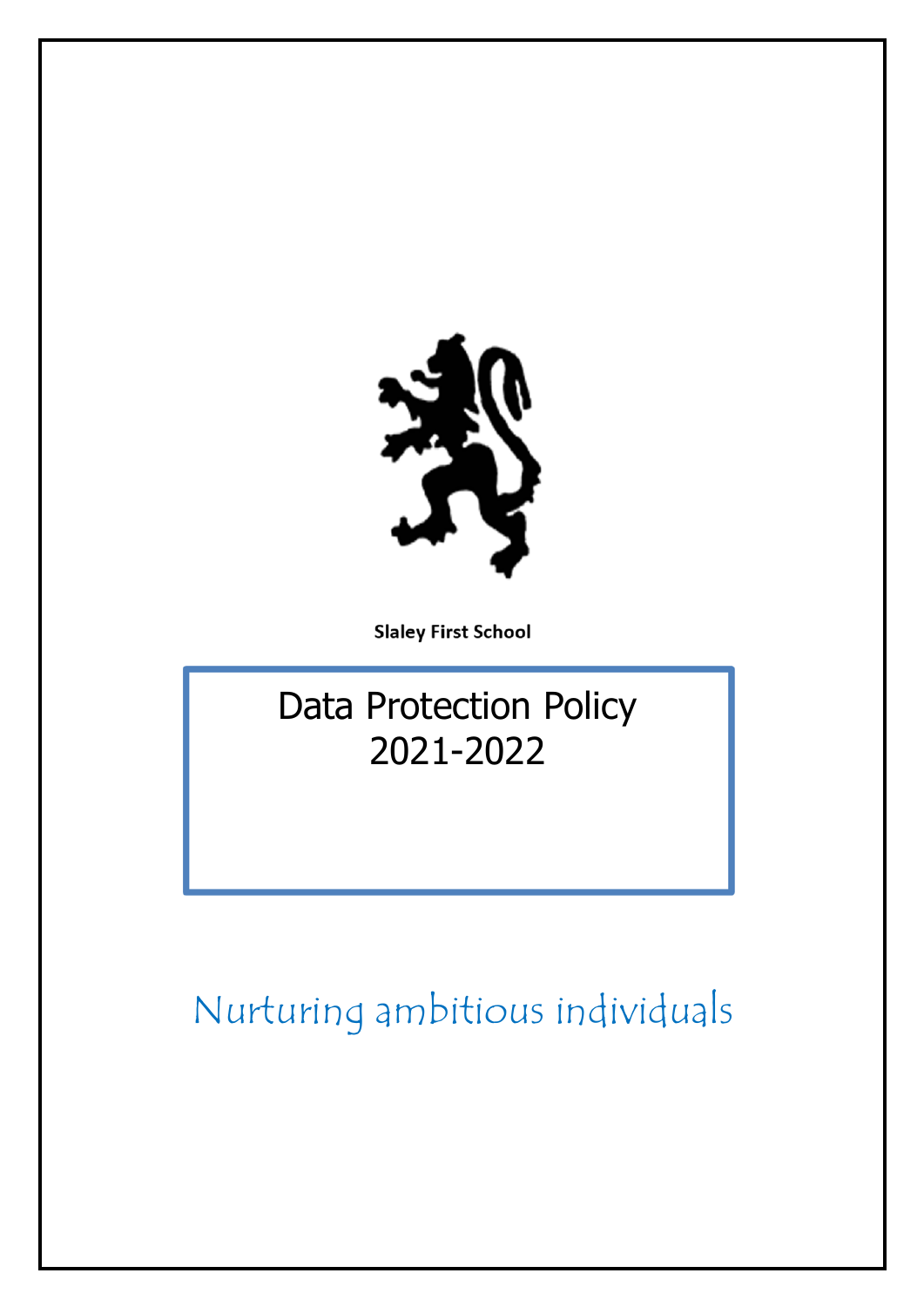# **DATA PROTECTION POLICY**

# **Slaley First School**

# **Contents**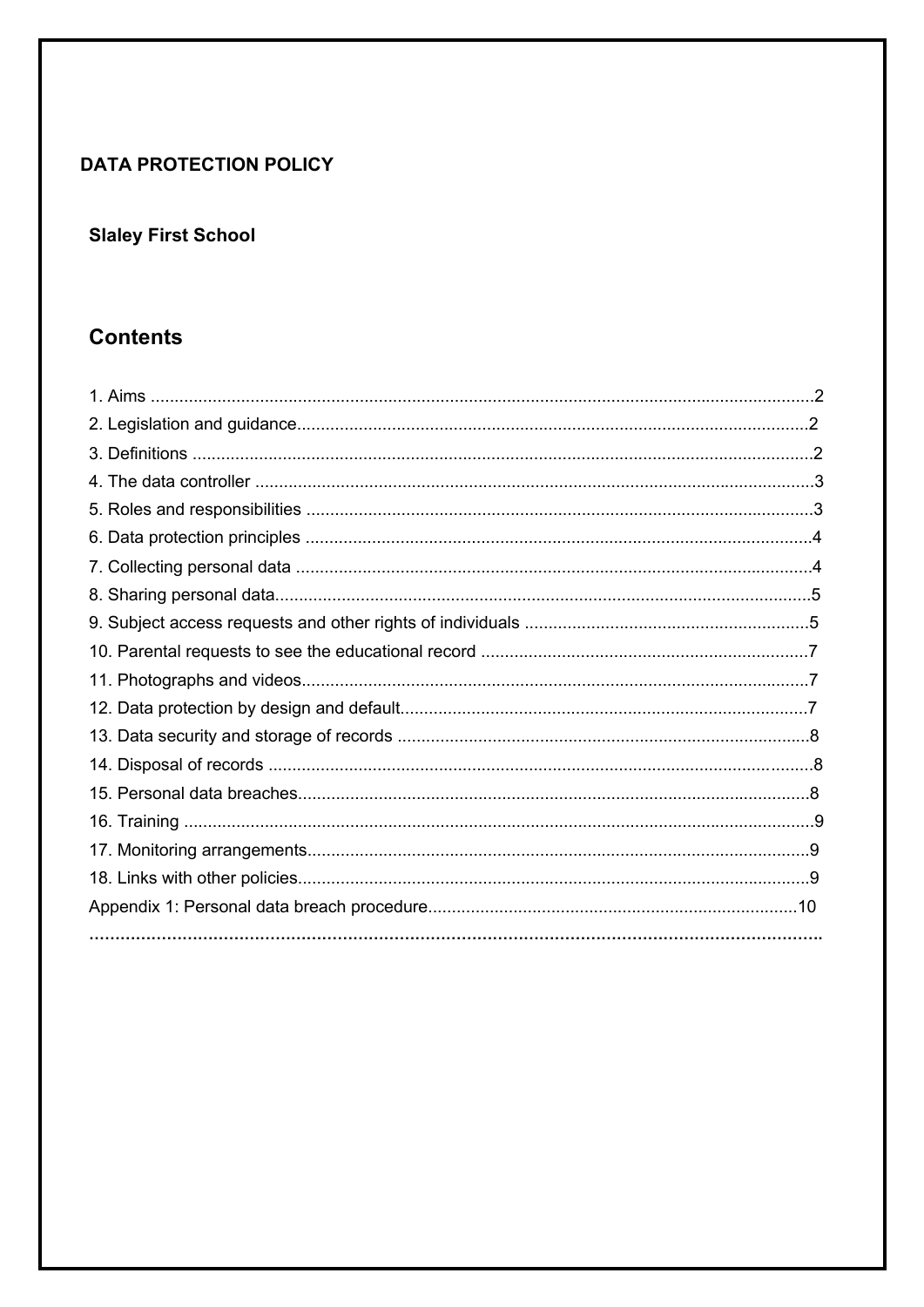# **1. Aims**

Our school aims to ensure that all personal data collected about staff, pupils, parents, governors, visitors and other individuals is collected, stored and processed in accordance with the General Data Protection Regulation (GDPR) and the expected provisions of the Data Protection Act 2018 (DPA 2018).

This policy applies to all personal data, regardless of whether it is in paper or electronic format.

# **2. Legislation and guidance**

This policy meets the requirements of the GDPR and the expected provisions of the DPA 2018. It is based on guidance published by the Information Commissioner's Office (ICO) on the GDPR and the ICO's code of practice for subject access requests.

In addition, this policy complies with regulation 5 of the Education (Pupil Information) (England) Regulations 2005, which gives parents the right of access to their child's educational record.

# **3. Definitions**

| Term                                                                    | <b>Definition</b>                                                                                                                                                                                                        |  |  |  |
|-------------------------------------------------------------------------|--------------------------------------------------------------------------------------------------------------------------------------------------------------------------------------------------------------------------|--|--|--|
|                                                                         |                                                                                                                                                                                                                          |  |  |  |
| Personal data                                                           |                                                                                                                                                                                                                          |  |  |  |
| Any information relating to an identified, or identifiable, individual. |                                                                                                                                                                                                                          |  |  |  |
|                                                                         | This may include the individual's:                                                                                                                                                                                       |  |  |  |
|                                                                         | Name (including initials)                                                                                                                                                                                                |  |  |  |
|                                                                         | Identification number                                                                                                                                                                                                    |  |  |  |
|                                                                         | Location data                                                                                                                                                                                                            |  |  |  |
|                                                                         | Online identifier, such as a username                                                                                                                                                                                    |  |  |  |
|                                                                         | It may also include factors specific to the<br>individual's physical, physiological, genetic,<br>mental, economic, cultural or social identity.                                                                          |  |  |  |
| Special categories of personal data                                     | Personal data which is more sensitive and so<br>needs more protection, including information about<br>an individual's:                                                                                                   |  |  |  |
|                                                                         | Racial or ethnic origin                                                                                                                                                                                                  |  |  |  |
|                                                                         | Political opinions                                                                                                                                                                                                       |  |  |  |
|                                                                         | Religious or philosophical beliefs                                                                                                                                                                                       |  |  |  |
|                                                                         | Trade union membership                                                                                                                                                                                                   |  |  |  |
|                                                                         | Genetics                                                                                                                                                                                                                 |  |  |  |
|                                                                         | Biometrics (such as fingerprints, retina and<br>iris patterns), where used for identification<br>purposes                                                                                                                |  |  |  |
|                                                                         | Health - physical or mental                                                                                                                                                                                              |  |  |  |
| <b>Processing</b>                                                       | Sex life or sexual orientation<br>Anything done to personal data, such as collecting,<br>recording, organising, structuring, storing,<br>adapting, altering, retrieving, using, disseminating,<br>erasing or destroying. |  |  |  |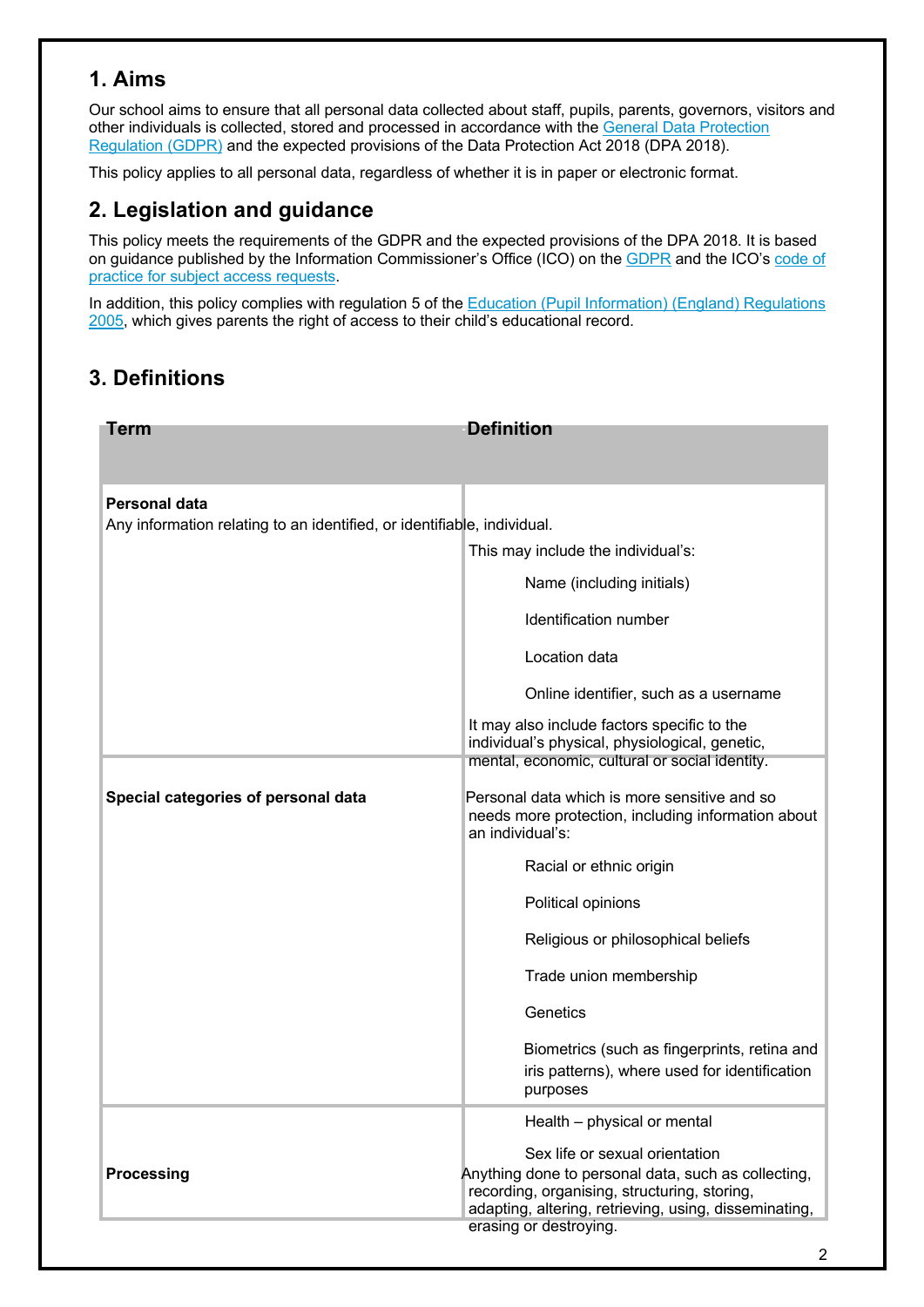|                      | Processing can be automated or manual.                                                                                                                  |  |
|----------------------|---------------------------------------------------------------------------------------------------------------------------------------------------------|--|
| Data subject         | The identified or identifiable individual whose<br>personal data is held or processed.                                                                  |  |
| Data controller      | A person or organisation that determines the<br>purposes and the means of processing of personal<br>data.                                               |  |
| Data processor       | A person or other body, other than an employee of<br>the data controller, who processes personal data<br>on behalf of the data controller.              |  |
| Personal data breach | A breach of security leading to the accidental or<br>unlawful destruction, loss, alteration, unauthorised<br>disclosure of, or access to personal data. |  |

## **4. The data controller**

Our school processes personal data relating to parents, pupils, staff, governors, visitors and others, and therefore is a data controller.

The school is registered as a data controller with the ICO and will renew this registration annually or as otherwise legally required.

# **5. Roles and responsibilities**

This policy applies to **all staff** employed by our school, and to external organisations or individuals working on our behalf. Staff who do not comply with this policy may face disciplinary action.

### **5.1 Governing board**

The governing board has overall responsibility for ensuring that our school complies with all relevant data protection obligations.

### **5.2 Data protection officer**

The data protection officer (DPO) is responsible for overseeing the implementation of this policy, monitoring our compliance with data protection law, and developing related policies and guidelines where applicable.

They will provide an annual report of their activities directly to the governing board and, where relevant, report to the board their advice and recommendations on school data protection issues.

The DPO is also the first point of contact for individuals whose data the school processes, and for the ICO.

Full details of the DPO's responsibilities are set out in their job description.

Our DPO is Mrs. Alexia Dawson (Governor) and is contactable via the school office.

#### **5.3 Headteacher**

The headteacher acts as the representative of the data controller on a day-to-day basis.

### **5.4 All staff**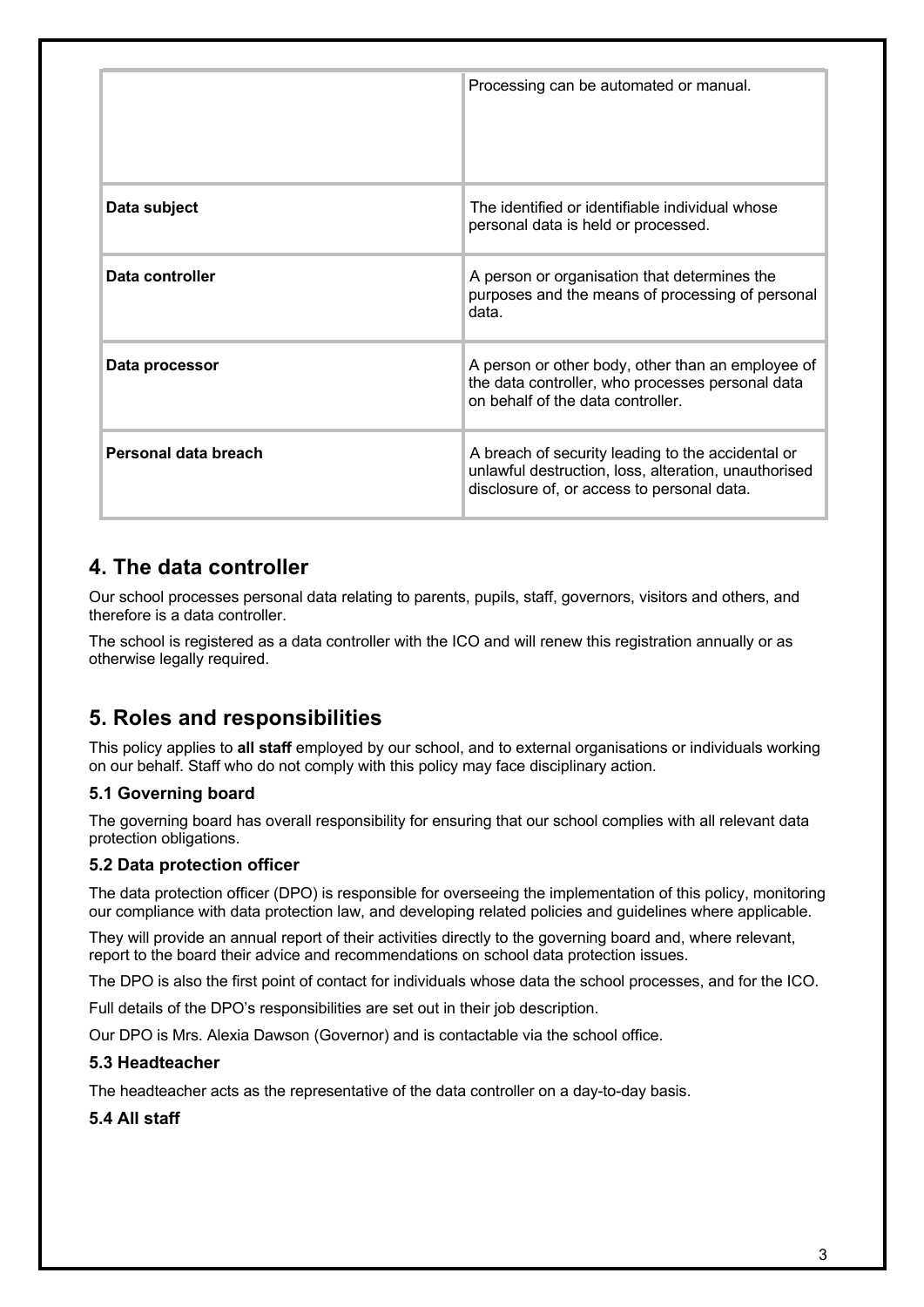Staff are responsible for:

Collecting, storing and processing any personal data in accordance with this policy

Informing the school of any changes to their personal data, such as a change of address

Contacting the DPO in the following circumstances:

- $\circ$  With any questions about the operation of this policy, data protection law, retaining personal data or keeping personal data secure
- o If they have any concerns that this policy is not being followed
- $\circ$  If they are unsure whether or not they have a lawful basis to use personal data in a particular way
- $\circ$  If they need to rely on or capture consent, draft a privacy notice, deal with data protection rights invoked by an individual, or transfer personal data outside the European Economic Area
- $\circ$  If there has been a data breach
- $\circ$  Whenever they are engaging in a new activity that may affect the privacy rights of individuals
- o If they need help with any contracts or sharing personal data with third parties

## **6. Data protection principles**

The GDPR is based on data protection principles that our school must comply with.

The principles say that personal data must be:

Processed lawfully, fairly and in a transparent manner

Collected for specified, explicit and legitimate purposes

Adequate, relevant and limited to what is necessary to fulfil the purposes for which it is processed

Accurate and, where necessary, kept up to date

Kept for no longer than is necessary for the purposes for which it is processed

Processed in a way that ensures it is appropriately secure

This policy sets out how the school aims to comply with these principles.

# **7. Collecting personal data**

#### **7.1 Lawfulness, fairness and transparency**

We will only process personal data where we have one of 6 'lawful bases' (legal reasons) to do so under data protection law:

 The data needs to be processed so that the school can **fulfil a contract** with the individual, or the individual has asked the school to take specific steps before entering into a contract

!!!The data needs to be processed so that the school can **comply with a legal obligation**

!!!The data needs to be processed to ensure the **vital interests** of the individual e.g. to protect someone's life

 The data needs to be processed so that the school, as a public authority, can perform a task **in the public interest,** and carry out its official functions

 The data needs to be processed for the **legitimate interests** of the school or a third party (provided the individual's rights and freedoms are not overridden)

The individual (or their parent/carer when appropriate in the case of a pupil) has freely given clear **Consent.** For special categories of personal data, we will also meet one of the special category conditions for processing which are set out in the GDPR and Data Protection Act 2018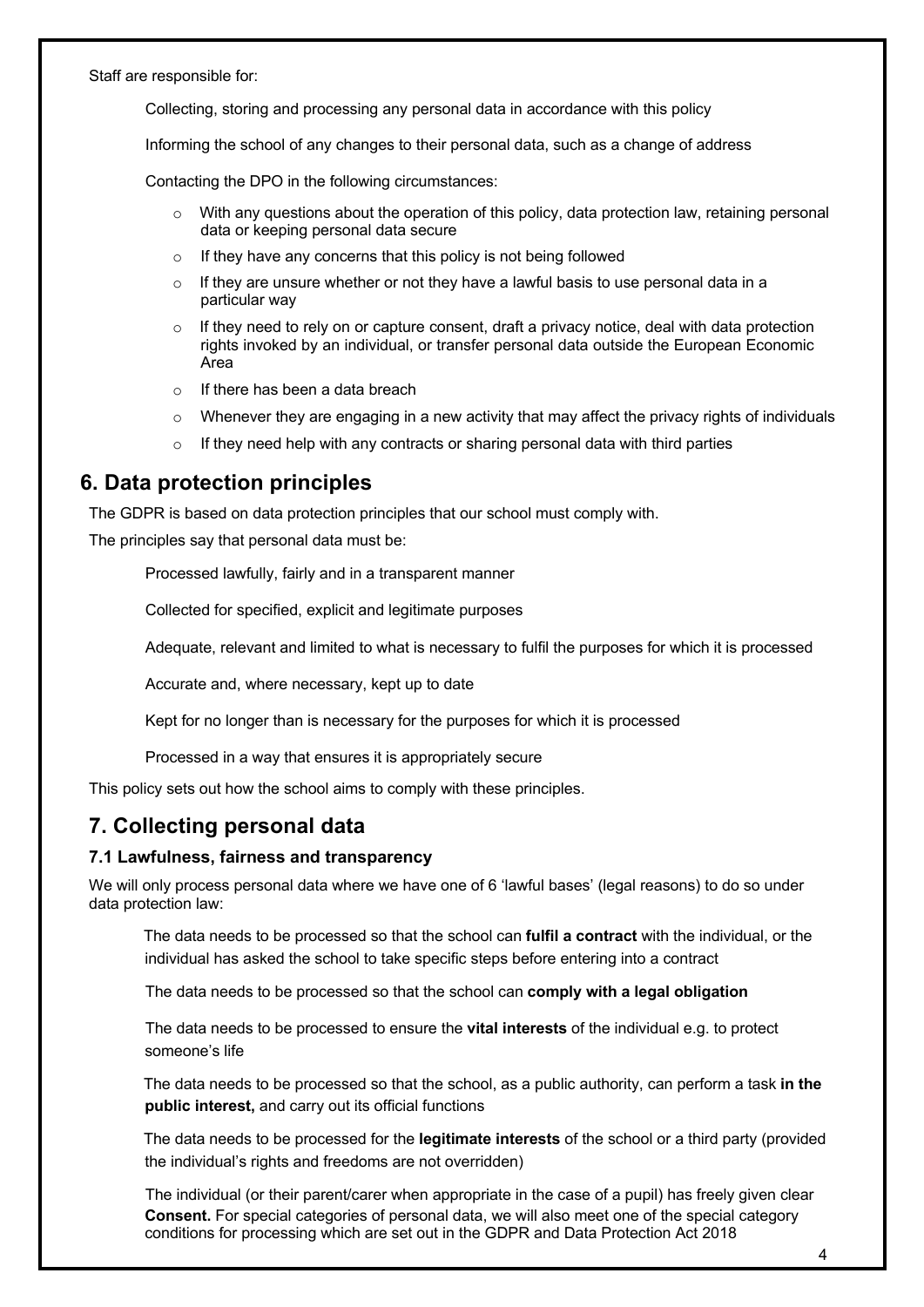If we offer online services to pupils, such as classroom apps, and we intend to rely on consent as a basis for processing, we will get parental consent (except for online counselling and preventive services).

Whenever we first collect personal data directly from individuals, we will provide them with the relevant information required by data protection law.

#### **7.2 Limitation, minimisation and accuracy**

We will only collect personal data for specified, explicit and legitimate reasons. We will explain these reasons to the individuals when we first collect their data.

 If we want to use personal data for reasons other than those given when we first obtained it, we will inform the individuals concerned before we do so, and seek consent where necessary.

Staff must only process personal data where it is necessary in order to do their jobs.

When staff no longer need the personal data they hold, they must ensure it is deleted or anonymised. This will be done in accordance with the school's Information and Records Management So ci e ty's toolkit for schools

## **8. Sharing personal data**

We will not normally share personal data with anyone else, but may do so where:

There is an issue with a pupil or parent/carer that puts the safety of our staff at risk

We need to liaise with other agencies – we will seek consent as necessary before doing this

 Our suppliers or contractors need data to enable us to provide services to our staff and pupils – for example, IT companies. When doing this, we will:

- $\circ$  Only appoint suppliers or contractors which can provide sufficient quarantees that they comply with data protection law
- $\circ$  Establish a data sharing agreement with the supplier or contractor, either in the contract or as a standalone agreement, to ensure the fair and lawful processing of any personal data we share
- $\circ$  Only share data that the supplier or contractor needs to carry out their service, and information necessary to keep them safe while working with us

We will also share personal data with law enforcement and government bodies where we are legally required to do so, including for:

The prevention or detection of crime and/or fraud

The apprehension or prosecution of offenders

The assessment or collection of tax owed to HMRC

In connection with legal proceedings

Where the disclosure is required to satisfy our safeguarding obligations

 Research and statistical purposes, as long as personal data is sufficiently anonymised or consent has been provided

We may also share personal data with emergency services and local authorities to help them to respond to an emergency situation that affects any of our pupils or staff.

Where we transfer personal data to a country or territory outside the European Economic Area, we will do so in accordance with data protection law.

## **9. Subject access requests and other rights of individuals**

#### **9.1 Subject access requests**

Individuals have a right to make a 'subject access request' to gain access to personal information that the school holds about them. This includes:

Confirmation that their personal data is being processed

Access to a copy of the data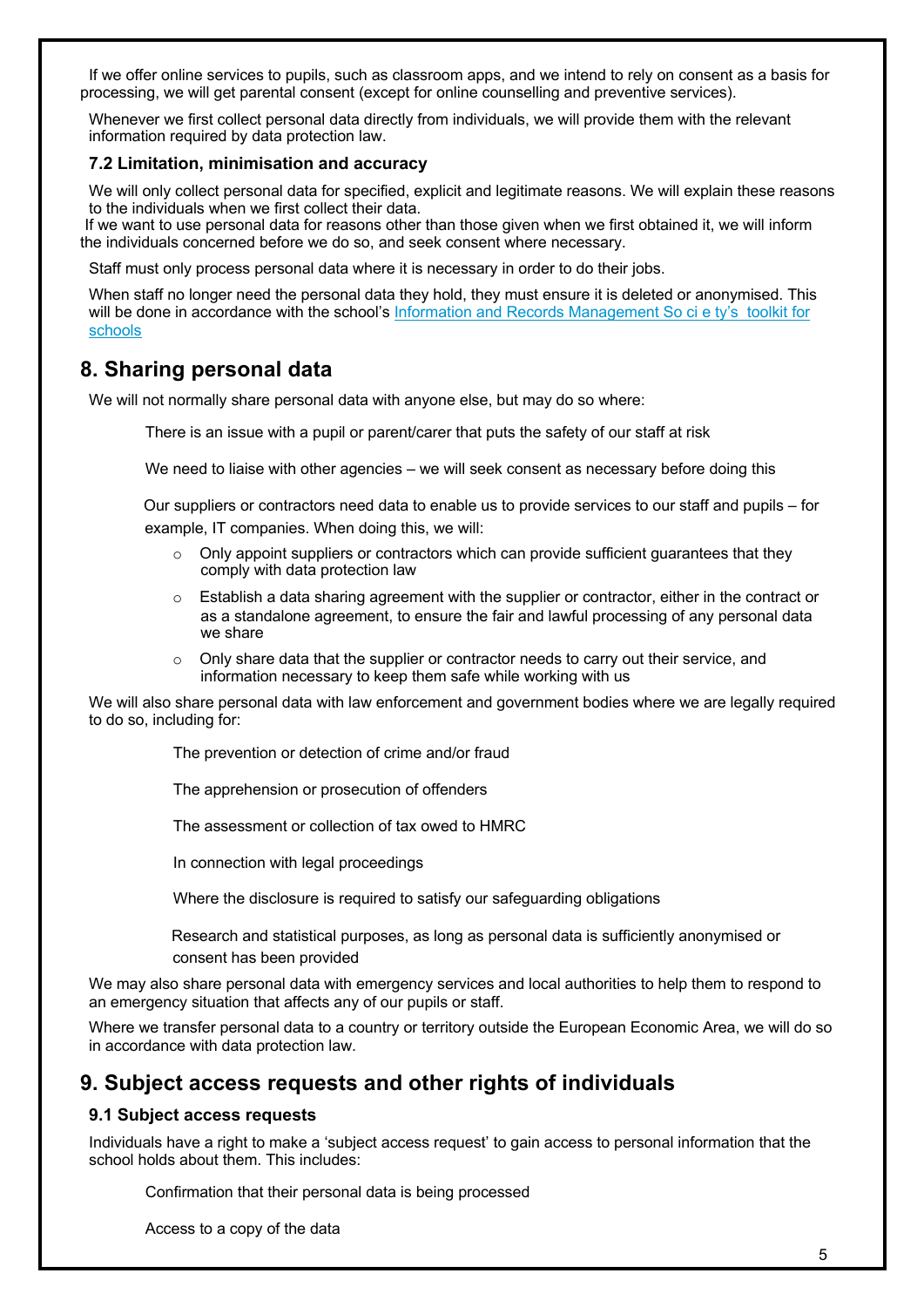The purposes of the data processing

The categories of personal data concerned

Who the data has been, or will be, shared with

How long the data will be stored for, or if this isn't possible, the criteria used to determine this period

The source of the data, if not the individual

 Whether any automated decision-making is being applied to their data, and what the significance and consequences of this might be for the individual

Subject access requests must be submitted in writing, by letter or email tto the DPO. They should include:

Name of individual

Correspondence address

Contact number and email address

Details of the information requested

If staff receive a subject access request they must immediately forward it to the DPO.

#### **9.2 Children and subject access requests**

Personal data about a child belongs to that child, and not the child's parents or carers. For a parent or carer to make a subject access request with respect to their child, the child must either be unable to understand their rights and the implications of a subject access request, or have given their consent.

Children below the age of 12 are generally not regarded to be mature enough to understand their rights and the implications of a subject access request. Therefore, most subject access requests from parents or carers of pupils at our school may be granted without the express permission of the pupil. This is not a rule and a pupil's ability to understand their rights will always be judged on a case-by-case basis.

#### *.***9.3 Responding to subject access requests**

When responding to requests, we:

May ask the individual to provide 2 forms of identification

May contact the individual via phone to confirm the request was made

Will respond without delay and within 1 month of receipt of the request

Will provide the information free of charge

 May tell the individual we will comply within 3 months of receipt of the request, where a request is complex or numerous. We will inform the individual of this within 1 month, and explain why the extension is necessary

We will not disclose information if it:

!!!Might cause serious harm to the physical or mental health of the pupil or another individual

 Would reveal that the child is at risk of abuse, where the disclosure of that information would not be in the child's best interests

Is contained in adoption or parental order records

Is given to a court in proceedings concerning the child

If the request is unfounded or excessive, we may refuse to act on it, or charge a reasonable fee which takes into account administrative costs.

A request will be deemed to be unfounded or excessive if it is repetitive, or asks for further copies of the same information.When we refuse a request, we will tell the individual why, and tell them they have the right to complain to the IICO.

**9.4 Other data protection rights of the individual**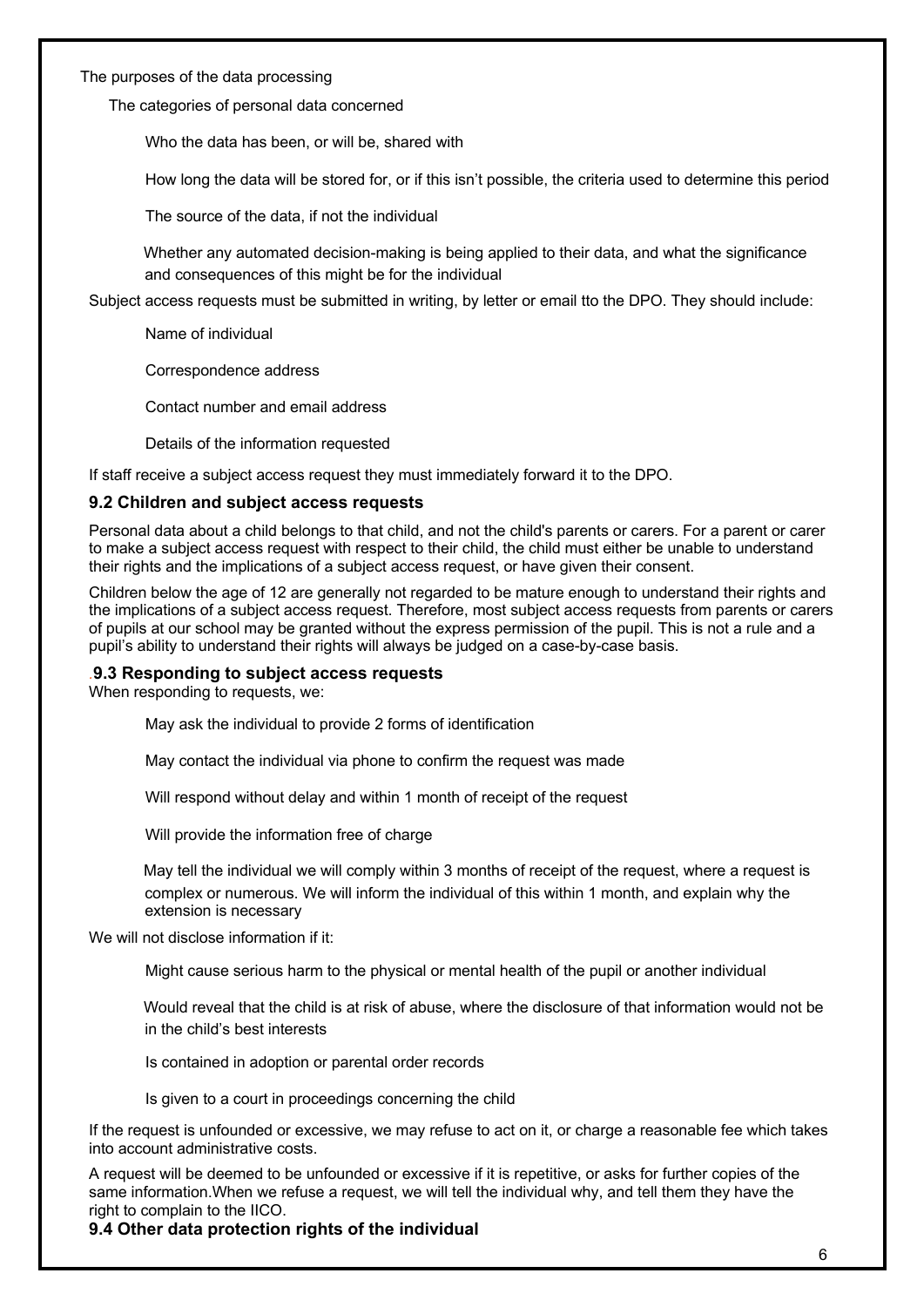In addition to the right to make a subject access request (see above), and to receive information when we are collecting their data about how we use and process it (see section 7), individuals also have the right to:

Withdraw their consent to processing at any time

Ask us to rectify, erase or restrict processing of their personal data, or object to the processing of it (in certain circumstances)

Prevent use of their personal data for direct marketing

Challenge processing which has been justified on the basis of public interest

Request a copy of agreements under which their personal data is transferred outside of the European Economic Area

 Object to decisions based solely on automated decision making or profiling (decisions taken with no human involvement, that might negatively affect them)

Prevent processing that is likely to cause damage or distress

Be notified of a data breach in certain circumstances

Make a complaint to the ICO

 Ask for their personal data to be transferred to a third party in a structured, commonly used and machine-readable format (in certain circumstances)

Individuals should submit any request to exercise these rights to the DPO. If staff receive such a request, they must immediately forward it to the DPO.

## **10. Parental requests to see the educational record**

Parents, or those with parental responsibility, have a legal right to free access to their child's educational record (which includes most information about a pupil) within 15 school days of receipt of a written request.

## **11. Photographs and videos**

As part of our school activities, we may take photographs and record images of individuals within our school.

We will obtain written consent from parents/carers for photographs and videos to be taken of their child for communication, marketing and promotional materials. We will clearly explain how the photograph and/or video will be used to both the parent/carer and pupil.

Uses may include:

Within school on notice boards and in school magazines, brochures, newsletters, etc.

Outside of school by external agencies such as the school photographer, newspapers, campaigns

Online on our school website or social media pages

Consent can be refused or withdrawn at any time. If consent is withdrawn, we will delete the photograph or video and not distribute it further.

When using photographs and videos in this way we will not accompany them with any other personal information about the child, to ensure they cannot be identified.

See our child protection and safeguarding policy for more information on our use of photographs and videos.

## **12. Data protection by design and default**

We will put measures in place to show that we have integrated data protection into all of our data processing activities, including:

 Appointing a suitably qualified DPO, and ensuring they have the necessary resources to fulfil their duties and maintain their expert knowledge

 Only processing personal data that is necessary for each specific purpose of processing, and always in line with the data protection principles set out in relevant data protection law (see section 6)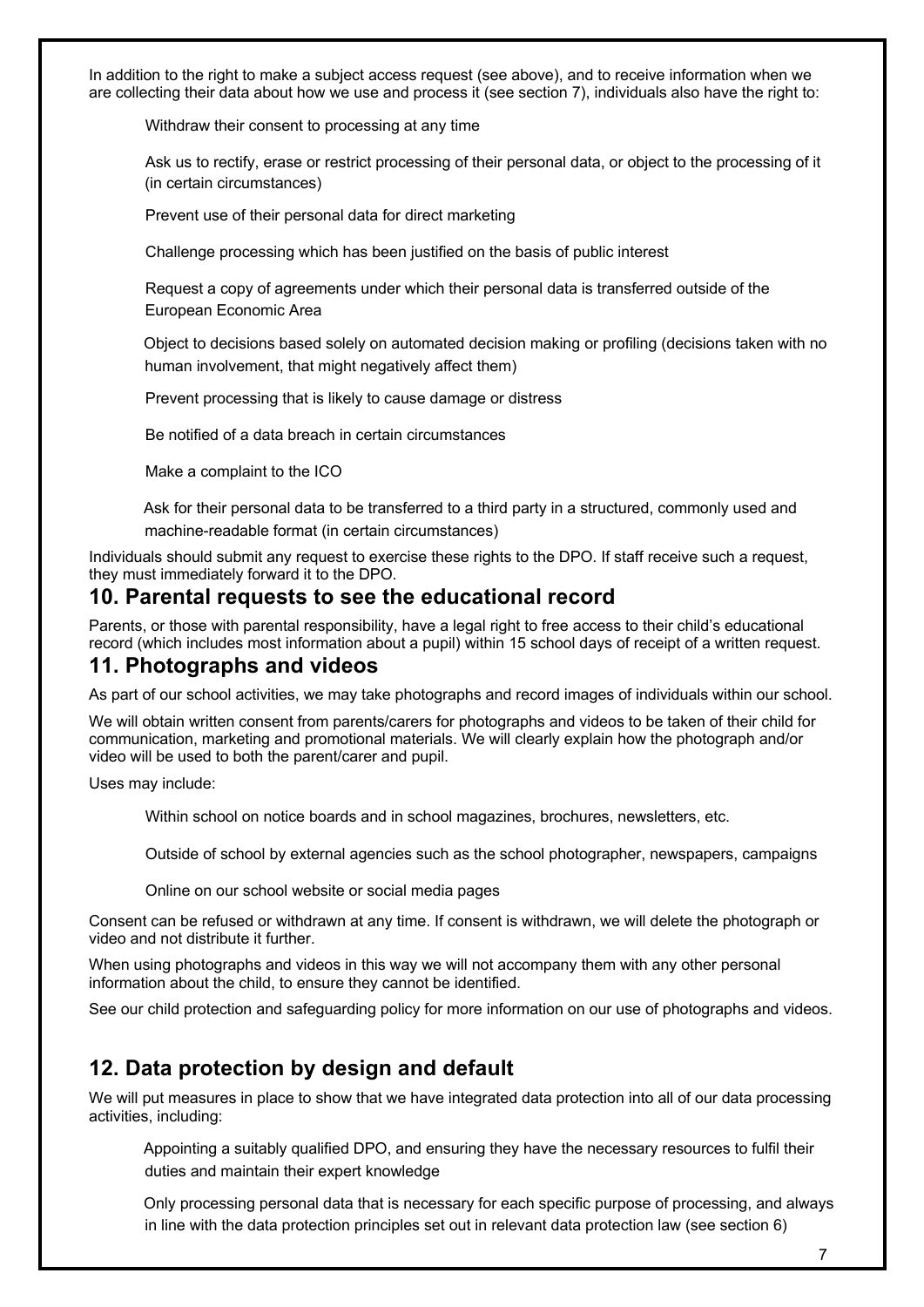Completing privacy impact assessments where the school's processing of personal data presents a high risk to rights and freedoms of individuals, and when introducing new technologies (the DPO will advise on this process)

 Integrating data protection into internal documents including this policy, any related policies and privacy notices

 Regularly training members of staff on data protection law, this policy, any related policies and any other data protection matters; we will also keep a record of attendance

 Regularly conducting reviews and audits to test our privacy measures and make sure we are compliant

Maintaining records of our processing activities, including:

- $\circ$  For the benefit of data subjects, making available the name and contact details of our school and DPO and all information we are required to share about how we use and process their personal data (via our privacy notices)
- $\circ$  For all personal data that we hold, maintaining an internal record of the type of data, data subject, how and why we are using the data, any third-party recipients, how and why we are storing the data, retention periods and how we are keeping the data secure

## **13. Data security and storage of records**

We will protect personal data and keep it safe from unauthorised or unlawful access, alteration, processing or disclosure, and against accidental or unlawful loss, destruction or damage.

In particular:

 Paper-based records and portable electronic devices, such as laptops and hard drives that contain personal data are kept under lock and key when not in use

 Papers containing confidential personal data must not be left on office and classroom desks, on staffroom tables, pinned to notice/display boards, or left anywhere else where there is general access

 Where personal information needs to be taken off site, staff must sign it in and out from the school office

 Passwords that are at least 8 characters long containing letters and numbers are used to access school computers, laptops and other electronic devices. Staff and pupils are reminded to change their passwords at regular intervals

 Encryption software is used to protect all portable devices and removable media, such as laptops and USB devices

 Staff, pupils or governors who store personal information on their personal devices are expected to follow the same security procedures as for school-owned equipment (see our online safety policy/ICT policy/acceptable use agreement)

 Where we need to share personal data with a third party, we carry out due diligence and take reasonable steps to ensure it is stored securely and adequately protected (see section 8)

# **14. Disposal of records**

Personal data that is no longer needed will be disposed of securely. Personal data that has become inaccurate or out of date will also be disposed of securely, where we cannot or do not need to rectify or update it.

For example, we will shred or incinerate paper-based records, and overwrite or delete electronic files. We may also use a third party to safely dispose of records on the school's behalf. If we do so, we will require the third party to provide sufficient guarantees that it complies with data protection law.

# **15. Personal data breaches**

The school will make all reasonable endeavours to ensure that there are no personal data breaches.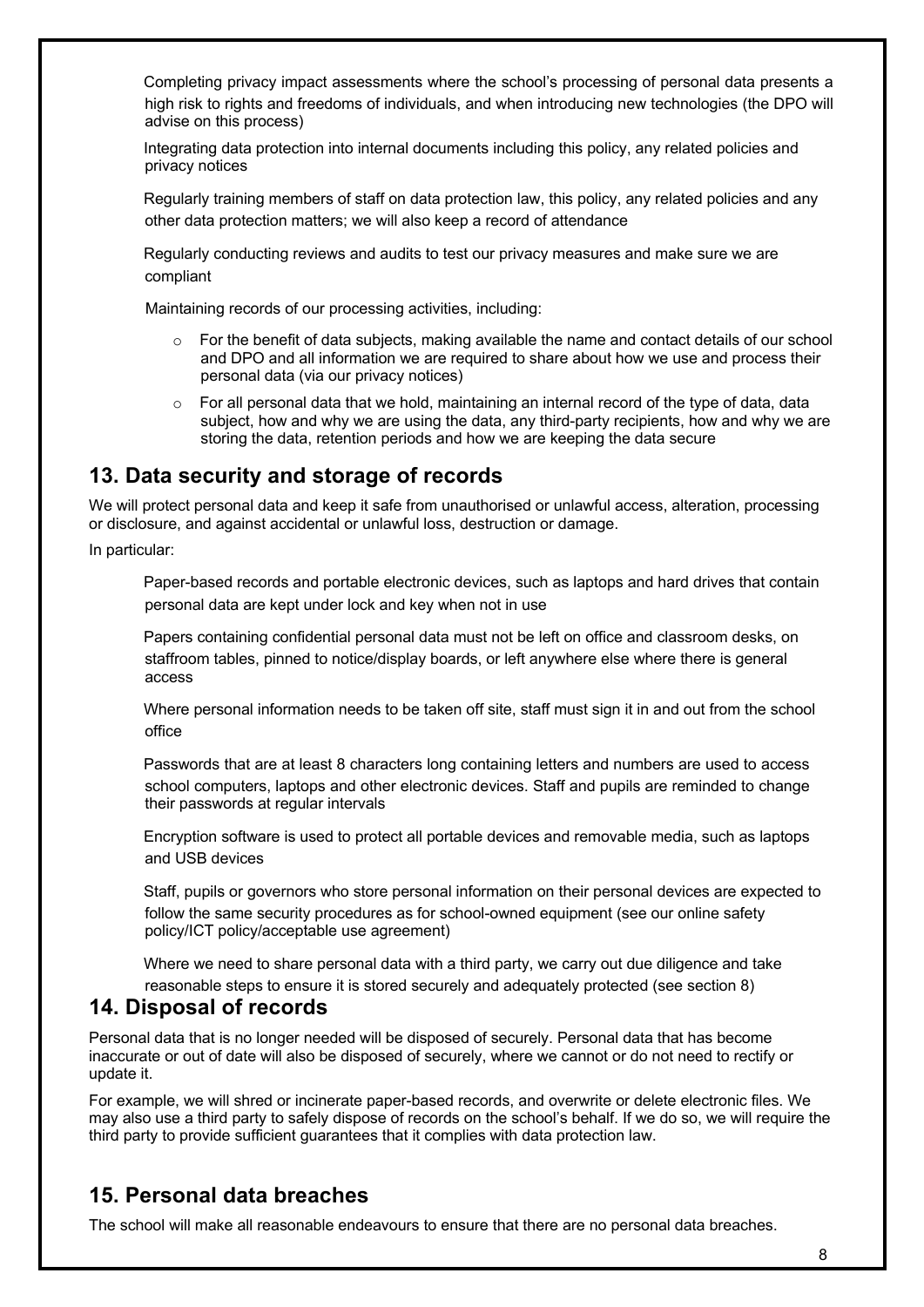In the unlikely event of a suspected data breach, we will follow the procedure set out in appendix 1.

When appropriate, we will report the data breach to the ICO within 72 hours. Such breaches in a school context may include, but are not limited to:

 A non-anonymised dataset being published on the school website which shows the exam results of pupils eligible for the pupil premium

Safeguarding information being made available to an unauthorised person

The theft of a school laptop containing non-encrypted personal data about pupils

## **16. Training**

All staff and governors are provided with data protection training as part of their induction process.

Data protection will also form part of continuing professional development, where changes to legislation, guidance or the school's processes make it necessary.

## **17. Monitoring arrangements**

The DPO is responsible for monitoring and reviewing this policy.

This policy will be reviewed annually and shared with the full governing board.

## **18. Links with other policies**

This data protection policy is linked to our:

Freedom of information publication scheme

Online E- safety

Acceptable use agreement

Child Protection/Safeguarding Policy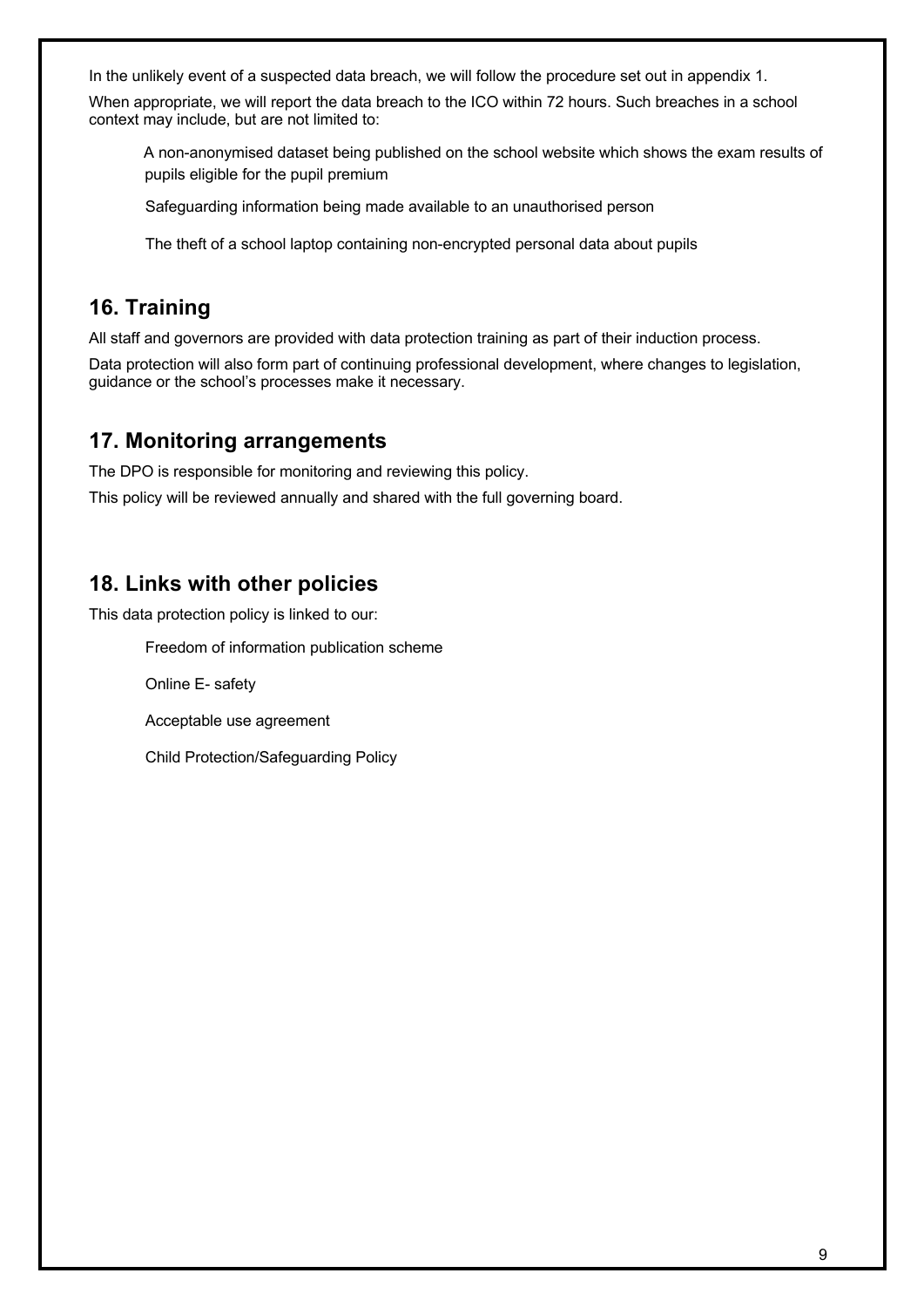# **Appendix 1: Personal data breach procedure**

This procedure is based on guidance on personal data breaches produced by the ICO.

 On finding or causing a breach, or potential breach, the staff member or data processor must immediately notify the DPO

The DPO will investigate the report, and determine whether a breach has occurred. To decide, the DPO will consider whether personal data has been accidentally or unlawfully:

- o Lost
- o Stolen
- o Destroyed
- o Altered
- o Disclosed or made available where it should not have been
- o Made available to unauthorised people

The DPO will alert the headteacher and the chair of governors

 The DPO will make all reasonable efforts to contain and minimise the impact of the breach, assisted by relevant staff members or data processors where necessary. (Actions relevant to specific data types are set out at the end of this procedure)

 The DPO will assess the potential consequences, based on how serious they are, and how likely they are to happen

 The DPO will work out whether the breach must be reported to the ICO. This must be judged on a case-by-case basis. To decide, the DPO will consider whether the breach is likely to negatively affect people's rights and freedoms, and cause them any physical, material or non-material damage (e.g. emotional distress), including through:

- o Loss of control over their data
- o Discrimination
- o Identify theft or fraud
- o Financial loss
- o Unauthorised reversal of pseudonymisation (for example, key-coding)
- o Damage to reputation
- o Loss of confidentiality
- Any other significant economic or social disadvantage to the individual(s) concerned

If it's likely that there will be a risk to people's rights and freedoms, the DPO must notify the ICO.

 The DPO will document the decision (either way), in case it is challenged at a later date by the ICO or an individual affected by the breach. Documented decisions are stored on school computer system

Where the ICO must be notified, the DPO will do this via the 'rep or t a breach' page of the ICO website within 72 hours. As required, the DPO will set out:

 $\circ$  A description of the nature of the personal data breach including, where possible: The categories and approximate number of individuals concerned The categories and approximate number of personal data records concerned The name and contact details of the DPO A description of the likely consequences of the personal data breach

A description of the measures that have been, or will be taken, to deal with the breach and mitigate any possible adverse effects on the individual(s) concerned

If all the above details are not yet known, the DPO will report as much as they can within 72 hours. The report will explain that there is a delay, the reasons why, and when the DPO expects to have further information. The DPO will submit the remaining information as soon as possible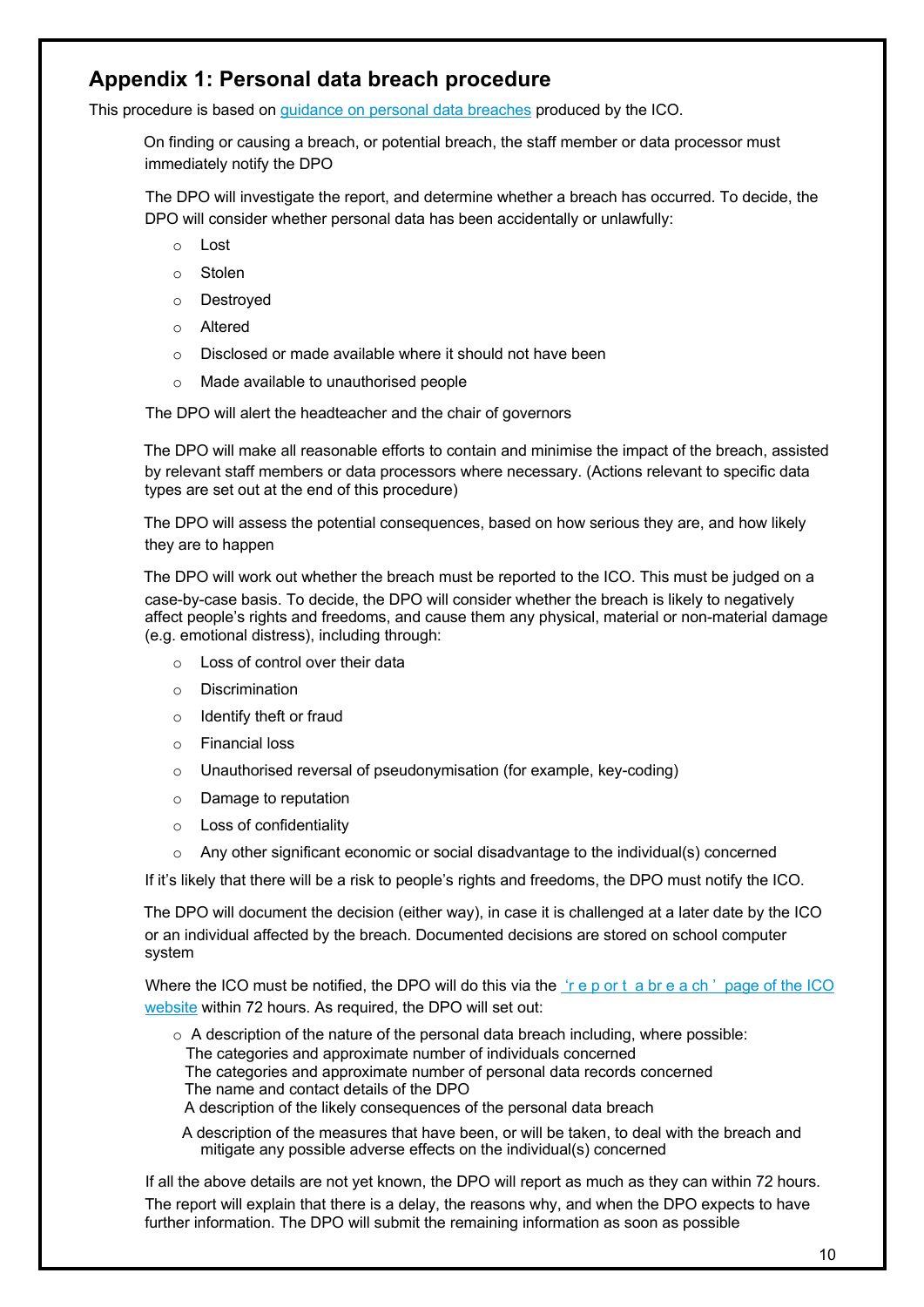The DPO will also assess the risk to individuals, again based on the severity and likelihood of potential or actual impact. If the risk is high, the DPO will promptly inform, in writing, all individuals whose personal data has been breached. This notification will set out:

- o The name and contact details of the DPO
- o A description of the likely consequences of the personal data breach
- $\circ$  A description of the measures that have been, or will be, taken to deal with the data breach and mitigate any possible adverse effects on the individual(s) concerned

 The DPO will notify any relevant third parties who can help mitigate the loss to individuals – for example, the police, insurers, banks or credit card companies

 The DPO will document each breach, irrespective of whether it is reported to the ICO. For each breach, this record will include the:

- o Facts and cause
- o Effects
- $\circ$  Action taken to contain it and ensure it does not happen again (such as establishing more robust processes or providing further training for individuals)

Records of all breaches will be stored on school computer system

 The DPO and headteacher will meet to review what happened and how it can be stopped from happening again. This meeting will happen as soon as reasonably possible

#### **Actions to minimise the impact of data breaches**

We will take the actions set out below to mitigate the impact of different types of data breach, focusing especially on breaches involving particularly risky or sensitive information. We will review the effectiveness of these actions and amend them as necessary after any data breach.

#### **Sensitive information being disclosed via email (including safeguarding records)**

 If special category data (sensitive information) is accidentally made available via email to unauthorised individuals, the sender must attempt to recall the email as soon as they become aware of the error

 Members of staff who receive personal data sent in error must alert the sender and the DPO as soon as they become aware of the error

If the sender is unavailable or cannot recall the email for any reason, the DPO will ask the LA IT department to recall it

 In any cases where the recall is unsuccessful, the DPO will contact the relevant unauthorised individuals who received the email, explain that the information was sent in error, and request that those individuals delete the information and do not share, publish, save or replicate it in any way

 The DPO will ensure we receive a written response from all the individuals who received the data, confirming that they have complied with this request

 The DPO will carry out an internet search to check that the information has not been made public; if it has, we will contact the publisher/website owner or administrator to request that the information is removed from their website and deleted